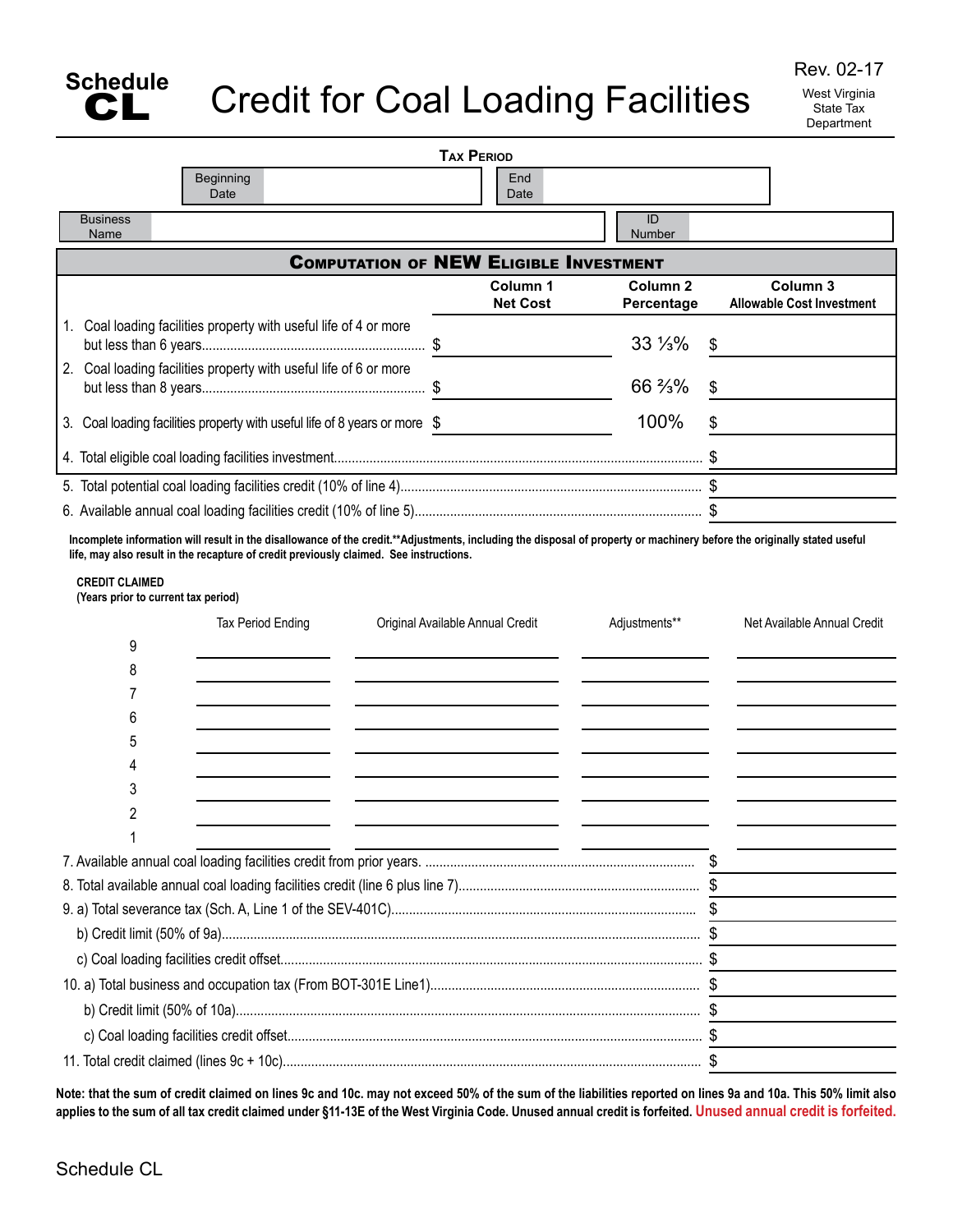| Business Name_<br>Identification<br>Number                              |       |  |  |  |  | LOCATION OF ITEM (LIST<br>EACH ITEM SEPARATELY)<br>DESCRIPTION<br>AND |                                     |
|-------------------------------------------------------------------------|-------|--|--|--|--|-----------------------------------------------------------------------|-------------------------------------|
|                                                                         |       |  |  |  |  | <b>PURPOSE</b>                                                        |                                     |
| <b>Tax Period</b>                                                       |       |  |  |  |  | <b>WM/DD/YYYY</b><br><b>ACQUIRED</b><br>DATE                          |                                     |
|                                                                         | TOTAL |  |  |  |  | <b>MAYAQUMM</b><br><b>SERVICE</b>                                     | DATE<br>PLACED IN                   |
| page 1<br>Line 1, S<br>Enter<br>1 Column 1,<br>Schedule CL<br>amount on |       |  |  |  |  | 4 or more but less<br>than 6                                          |                                     |
| Line 2, Schedule CL<br>Page 1 Column 1,<br>Enter amount on              |       |  |  |  |  | 6 or more but less<br>than 8                                          | <b>NET COST/USEFUL LIFE (YEARS)</b> |
| Page 1, Column 1,<br>Line 3, Schedule CL<br>Enter amount on             |       |  |  |  |  | 8 or more                                                             |                                     |

**Itemization of property purchased for coal loading facilities**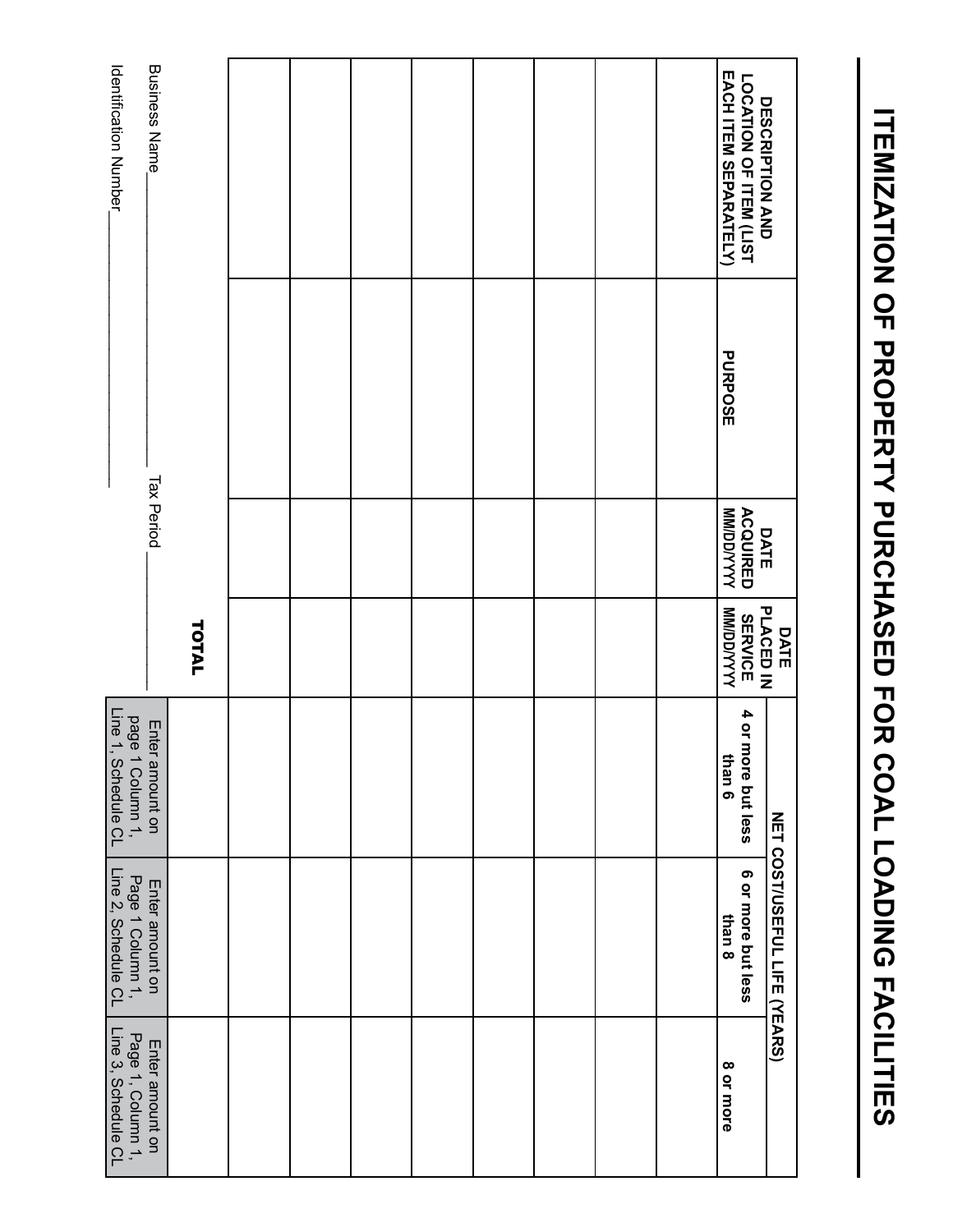The purpose of the Coal Loading Facilities Credit is to encourage the establishment of new or revitalized coal loading facilities in West Virginia.

NOTE: Coal Loading Facilities Credit no longer may be applied to reduce Sales and Use Taxes for taxable purchases of tangible personal property or services made for taxable years ending after June 30, 1993.

# **Eligible Taxpayers**

Eligibility for the Coal Loading Facilities Credit is limited to:

- 1. Those who construct and operate a new coal loading facility, and
- 2. Those who revitalize and operate existing coal loading facilities.

### **Type of Coal Loading Facility Eligible for Tax Credit**

For purposes of determining eligibility for the tax credit, a coal facility includes any building or structure specifically designed and solely used to transfer coal from a coal processing or preparation facility, or from a coal storage facility, or both, or from any means of transportation, to any means of rail or barge transportation used to move coal. The credit applies only when the transfer of coal is to any means of rail or barge transportation and is not applicable when the transfer is to any other form of transportation. The cost of land, if directly associated and solely used for the loading of coal, is eligible for the credit. A coal loading facility also includes any device or combination of machinery and equipment that is directly associated with and solely used for the loading of coal. Such items as the coal loading tipple, conveyors, coal storage facilities, weighing equipment and rail trackage, if they are directly associated with and solely used for the loading of coal, are included within the definition.

Eligible investment in a coal loading facility does **not** include the cost of any coal processing, preparation, blending or sizing equipment or facility. Such equipment and facilities are not included even though the equipment may physically be part of the coal loading facility and necessary or essential to the loading of commercially usable or marketable coal.

# **Amount of Credit**

The tax credit shall be limited to 10% (1% for each of ten consecutive years) of the total qualified investment in a coal loading facility. The amount of credit employed in any given year shall not reduce the taxpayer's liability for each of the following by more than 50%: Severance Tax (§11-13A), and Business and Occupation (§11-13). Any unused credit for a particular year is forfeited.

#### **Property Purchased for a Coal Loading Facility**

Property purchased for a coal loading facility is defined as real property and improvements thereto, and tangible personal property, but only if such real or personal property is constructed or purchased for use as a component part of a new or expanded coal loading facility, or the revitalization of an existing coal facility located in West Virginia. Tangible personal property is included within the above definition only if depreciation or amortization, in lieu of depreciation, is allowable in determining federal personal or corporation net income tax.

The property to be included must have a useful life of four years or more. Useful life is defined as the period over which the asset may reasonably be expected to be useful in the taxpayer's business.

The leasing of property for a term of ten years or longer, if used as a component part of a coal loading facility, shall be considered property purchased for a coal loading facility.

# **Ineligible Property**

Property purchased for a coal loading facility shall **not** include the following:

- 1. Property which was qualified for the Business Investment and Jobs Expansion Credit (WV Code 11-13C-1 et seq.) or the Industrial Expansion and Revitalization and Research Development Credits (WV Code 11-13D-1 et seq.);
- 2. Repair costs, including materials used in making the repair, unless under Generally Accepted Accounting Principles the cost of the repair must be capitalized and not expensed;
- 3. Motor vehicles licensed by the Department of Motor Vehicles;
- 4. Airplanes;
- 5. Off-premise transportation equipment;
- 6. Property located or primarily used outside of West Virginia;
- 7. Property acquired incident to the purchase of the stock or assets of an industrial taxpayer, which has been previously designated property purchased for Business Investment and Jobs Expansion Credit, Industrial Expansion or Revitalization Credit, or Research and Development Credit.
- 8. Property purchased prior to April 1, 1983.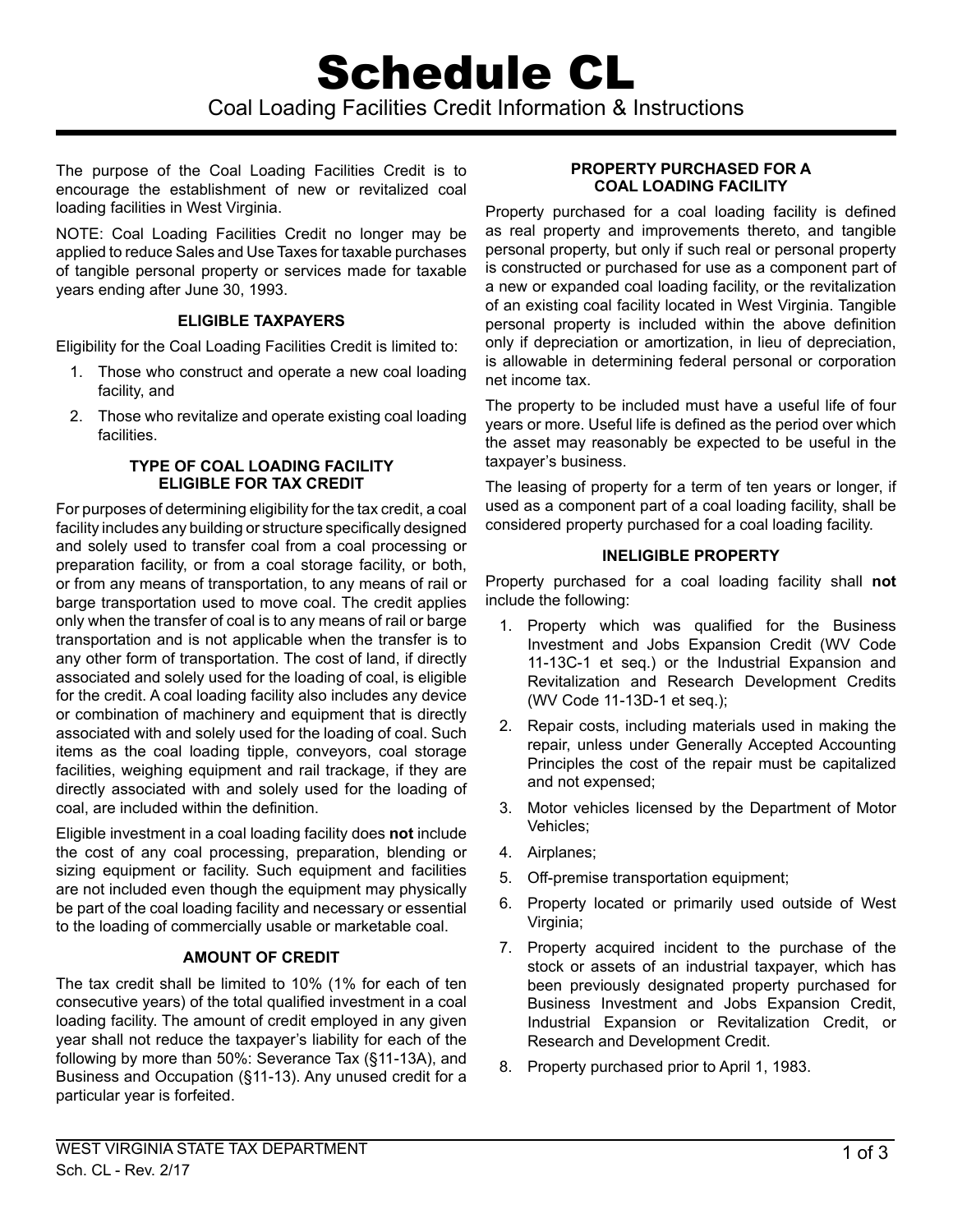#### **Net Cost**

Net Cost is the net monetary consideration provided for acquisition of title and/or ownership to the subject property. Net cost does not include the value of any property given in trade or exchange for the property purchased for a coal loading facility. If property is damaged or destroyed by fire, flood, storm, or other casualty or is stolen, the cost of replacement shall not include any insurance proceeds received in compensation.

In the case of leased property, net cost shall be the rent reserved for the primary term of the lease, not to exceed 20 years. Lease renewals, subleases or assignments shall not be considered.

In the case of self-constructed property, the cost thereof shall be the amount properly charged to the capital account for purposes of depreciation.

### **Property Purchased For Multiple Business Uses**

If property is purchased for multiple business uses including use as a component part of a new expanded or revitalized coal loading facility together with some other business or occupation not qualifying (for example, coal processing), the cost of the property must be apportioned. The apportionment of multiple-use properties must be thoroughly supported and explained by separate documents submitted with the application.

## **Eligible Investment**

To determine the amount of investment eligible for the Coal Loading Facility Credit, the net cost of each property purchased is multiplied by the applicable percent shown below according to the useful life of the property. In order to be eligible for the credit, the property must have been placed into use in West Virginia during the taxable year.

| If useful life is:                       | The applicable percent-<br>age is: |
|------------------------------------------|------------------------------------|
| 4 years or more but less<br>than 6 years | 33 1/3%                            |
| 6 years or more but less<br>than 8 years | 66 2/3%                            |
| 8 years or more                          | 100 $%$                            |

## **Example**:

If a taxpayer purchases for \$25,000 after April 1, 1983, a conveyor belt for use in its coal loading facility which has a useful life of 6 years, the eligible investment is equal to \$16,666.66. The eligible investment is calculated by multiplying the cost of the equipment, (\$25,000), times the applicable percentage according to the useful life, (66 ⅔%) to arrive at \$16,666.66. The credit is equal to 10% of the eligible investment (\$1,666.67). This credit must be claimed over a period of 10 years at a rate of 10% (\$166.67) per year.

#### **Credit Recapture**

Credit attributable to property that ceases to be used in this State prior to the end of its categorized useful life must be recalculated for all tax years according to actual useful life. For example, Company C invested \$12 million in a coal loading facility with a designated useful life of over 8 years in 2000. The credit for Company C was calculated to equal \$1,200,000 or \$120,000 per year for 10 years. However, Company C closed its facility in 2005, so the facility's actual useful life in West Virginia is reduced to only five years. The corresponding credit is reduced according to the above formula from \$1,200,000 to \$400,000 or \$40,000 per year. A reconciliation statement for 2000 through 2005 reflecting an over utilization of credit must then be submitted with payment of additional tax, interest and penalties owed.

#### **Instructions for Computation of Coal Loading Facilities Credit**

- **Column 1** Enter the net costs of the property in Column 1 on the appropriate line determined by the life of the property.
- **Columns 2,3** Multiply the net costs in Column 1 by the applicable percentages in Column 2. Enter the results in Column 3.
- **Line 4** Add the figures in Column 3 and enter on Line 4. This is the taxpayer's eligible investment.

## **Computation of Potential Current Annual Credit**

Line 5 To determine the taxpayer's total potential current annual credit, which can be taken over a period of ten years, multiply the total eligible investment (Line 4) by 10%. Enter the result on Line 5.

## **Computation of Current Annual Credit**

Line 6 To determine the taxpayer's annual credit earned during the taxable year, multiply the total potential credit on Line 5 by 10%. Enter the result on Line 6.

#### **Credit From Previous Years**

**Line 7** Enter any annual Coal Loading Facilities Credit from prior year(s). For eligible investments for multiple year(s) a worksheet must be provided showing the computation.

## **Computation of Total Annual Credit**

- **Line 8** To determine the total amount of credit available in the current taxable year, add the credit earned during the current year shown on Line 6 to the amounts available from previous years shown on Line 7. Enter the total on Line 8.
- **Line 9a** Enter your total amount of pre-credit Severance Tax liability. (Line 1, Schedule A of SEV 401C)